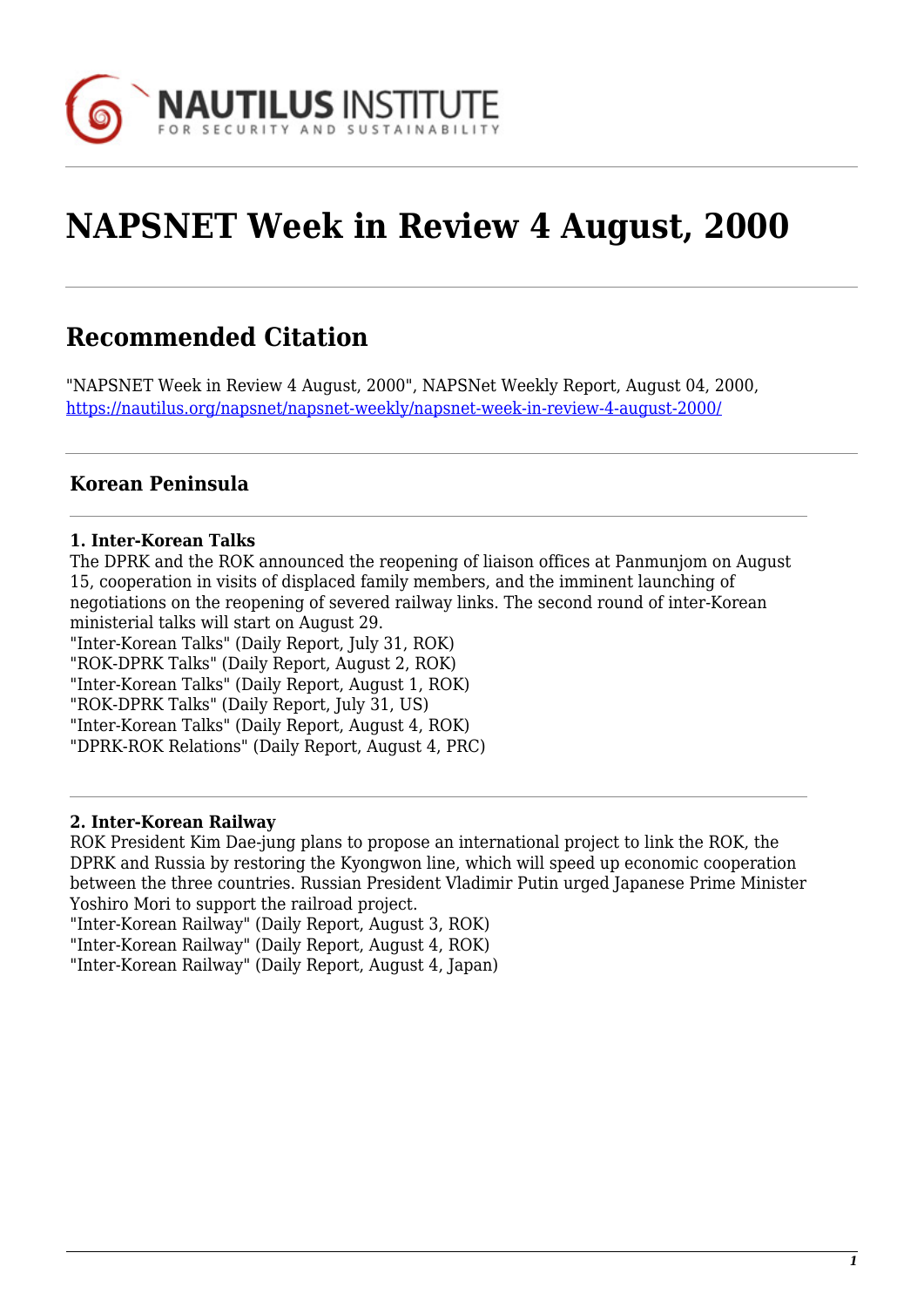#### **3. DPRK Missile Program**

US Secretary of State Madeleine K. Albright said she had no new information about the DPRK's offer to stop building ballistic missiles in exchange for foreign help in launching scientific satellites. Australian Foreign Minister Alexander Downer, speaking at the ASEAN Regional Forum, said that if the DPRK was sincere in its offer to terminate its missile program in exchange for assistance with its space program, Australia would lend its support. Kim Jong-il confirmed the offer in a letter to Russian President Vladimir Putin. "US-DPRK Talks" (Daily Report, July 31, US) "DPRK Missile Program" (Daily Report, August 4, US) "DPRK Missile Program" (NPP Flash, V.2 #26)

#### **4. US-DPRK Talks**

DPRK foreign minister Paek Nam-sun met US Secretary of State Madeleine K. Albright on July 28 in the highest diplomatic contact ever between the two countries. Albright expressed approval for the DPRK's admission into the International Monetary Fund (IMF) and the International Bank for Resource and Development (IBRD). She had earlier said that it was "too premature" for DPRK membership in international bodies.

"US-Japan Talks" (Daily Report, July 31, US)

"US-DPRK Talks" (Daily Report, July 31, US)

"US View of DPRK Diplomacy" (Daily Report, August 1, ROK)

"DPRK-US Relations" (Daily Report, August 4, PRC)

Commentary in the DPRK's official Rodong Sinmun newspaper on Thursday said that the pledge in the Republican Party platform to push ahead with the missile shields showed that the US wanted to dominate the rest of the world and ignore the current peace process on the Korean peninsula.

"DPRK View of Missile Defense" (Daily Report, August 3, US)

#### **5. DPRK Famine**

David Morton, UN humanitarian coordinator in the DPRK, said on Tuesday that the DPRK's food supplies have improved over the past year but in some areas people are desperately short of food.

"DPRK Famine" (Daily Report, August 1, US)

#### **6. US-ROK SOFA Talks**

US-ROK talks on revising the Status of Forces Agreement (SOFA) broke up Thursday in Seoul and both sides reported progress. A joint statement said that the US had agreed in principle with ROK demands that it be brought in line with similar agreements for US troops in Germany and Japan. Despite the improving relations with the DPRK, ROK President Kim reconfirmed that the ROK needed the US military presence for its security as well as regional stability.

"US-ROK SOFA Talks" (Daily Report, August 3, US) "US-ROK SOFA Talks" (Daily Report, August 2, US) "US Troops in ROK" (Daily Report, August 1, US)

#### **China**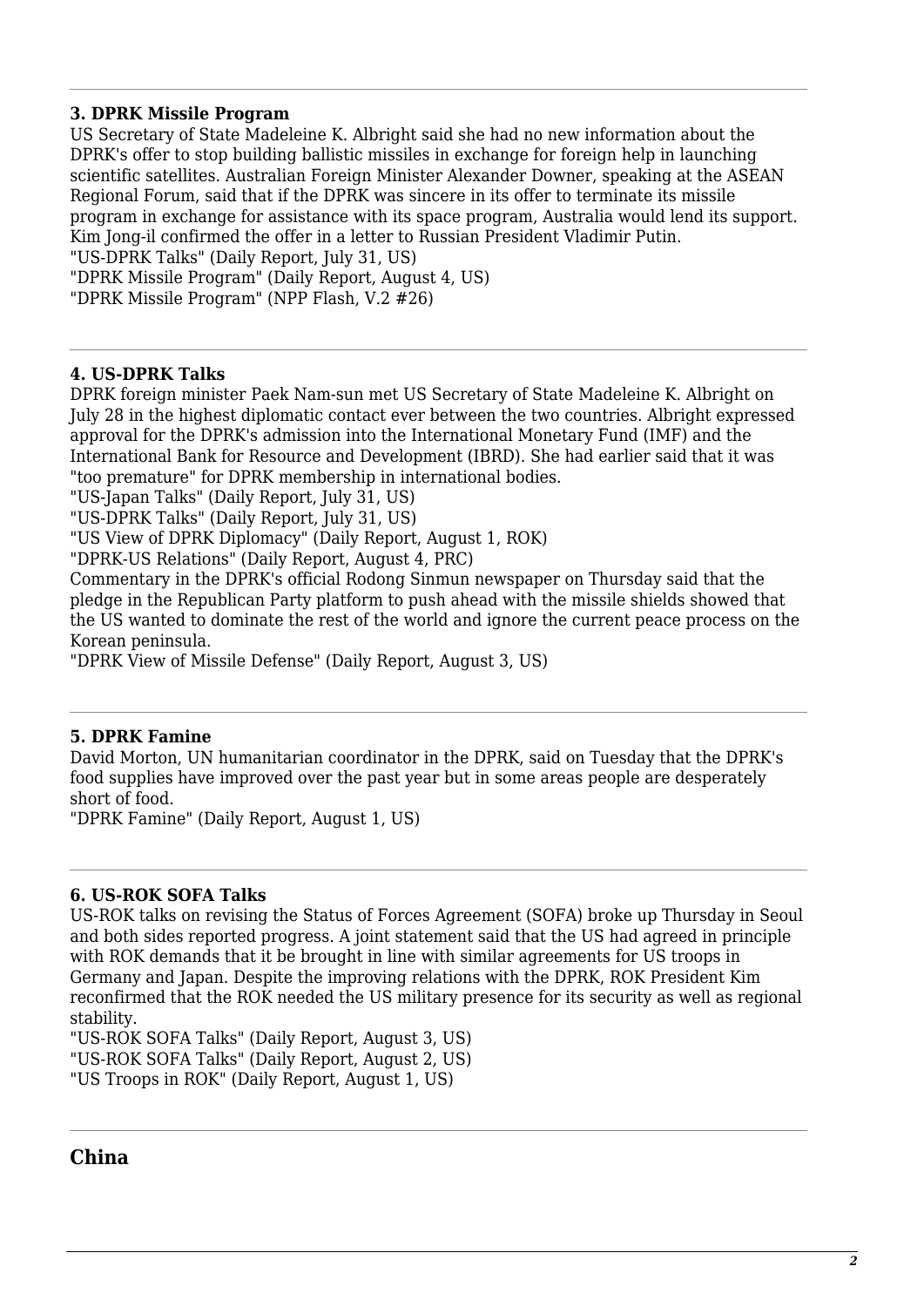#### **1. PRC-US Relations**

The PRC warned US politicians to keep Sino-US relations out of the US presidential election campaign. The Republican Party's platform criticizes the PRC for political oppression at home, stealing US nuclear secrets, threatening Taiwan with forceful reunification, stifling freedom and proliferating weapons of mass destruction. A PRC Defense Ministry spokesperson said that the US Navy guided-missile cruiser USS Chancellorsville will visit the port city of Qingdao in Shandong Province from August 2-5.

"PRC View of US Presidential Campaign" (Daily Report, August 3, US)

"PRC-US Relations" (Daily Report, August 4, PRC)

"US Port Visits in PRC" (Daily Report, August 2, US)

#### **3. Cross-Straits Relations**

Taiwan president Chen Shui-bian appealed on July 31 to the PRC to reopen negotiations, asking the PRC to embrace "the spirit of 1992." Chi Haotian, PRC Defense Minister and Vice Chairman of the Central Military Commission, reiterated the call for Taiwan to embrace the one-China principle and take the "bright path" of peaceful reunification. "PRC-Taiwan Talks" (Daily Report, August 1, US)

"PRC's attitude to Taiwan" (Daily Report, August 4, PRC) "Cross-Straits Relations" (Daily Report, August 2, US)

#### **4. Taiwan Arms Purchases**

Taiwan President Chen Shui-bian said that Taiwan should consider new fighter purchases, warning that the PRC's military buildup could threaten Taiwan's air superiority in the Taiwan Straits.

"Taiwan Arms Purchases" (Daily Report, August 4, US)

#### **5. Taiwan President's US Visit**

The PRC objected to a US decision to issue a transit visa to Taiwan President Chen Shui-bian, who is on his way to visit countries with which Taiwan has diplomatic relations. Chen will be greeted by Richard Bush, head of the American Institute in Taiwan, during his trip. "Taiwan President's US Visit" (Daily Report, August 4, US)

#### **6. Taiwan Membership in UN**

Taiwan Vice Foreign Minister Wu Tzu-dan said that Taiwan is making a new push to join the UN, and called on the world body to help solve disputes between Taiwan and the PRC. "Taiwan Membership in UN" (Daily Report, August 4, US)

#### **Japan**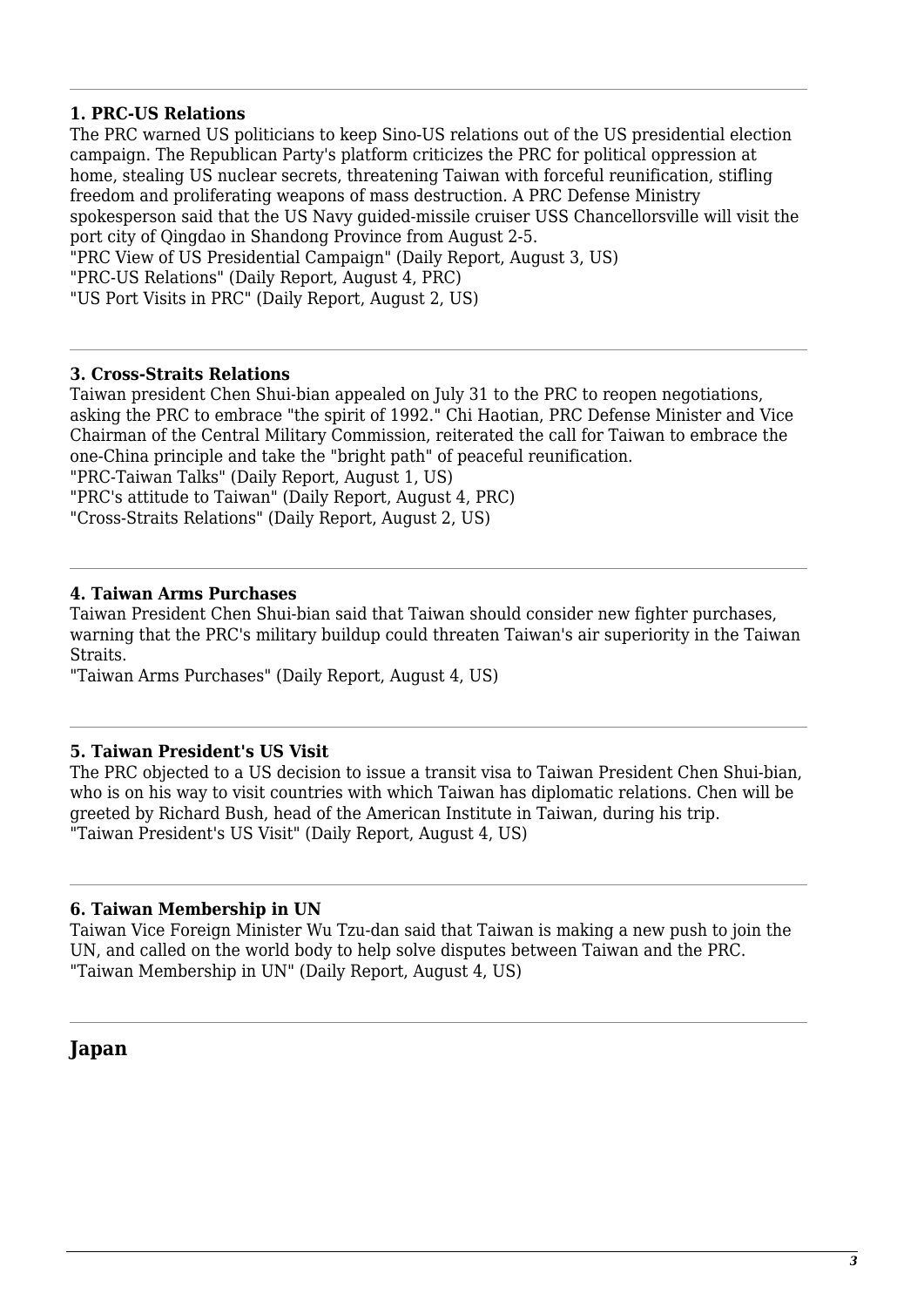#### **1. DPRK Policy Coordination**

Japanese Prime Minister Yoshiro Mori and US Secretary of State Madeleine Albright confirmed that Japan, the US, and the ROK should closely cooperate in dealing with the DPRK. Mori also spoke with ROK President Kim Dae-jung by telephone and confirmed their agreement to strengthen Japanese-ROK policy coordination.

"Japanese-US Talks on DPRK" (Daily Report, August 4, Japan)

"Japanese-ROK Talks" (Daily Report, August 4, Japan)

"US-Japan Talks" (Daily Report, July 31, US)

#### **2. Japanese-Korean Exchanges**

A group of Japanese visitors will likely visit Mount Kumgang in late August at the invitation of DPRK leader Kim Jong-il aims to explore the possibility of tourism-related investment in the DPRK. A group of pro-DPRK Korean residents of Japan plans to send a delegation of elderly Korean-Japanese to visit the ROK.

"Japanese-DPRK Relations" (Daily Report, August 4, Japan) "Pro-DPRK Residents' Visit to ROK" (Daily Report, August 4, Japan) "Pro-DPRK Groups in Japan" (Daily Report, August 2, ROK)

#### **3. Japan-PRC Relations**

Japanese Foreign Minister Yohei Kono will visit the PRC in late August to help prepare for PRC Premier Zhu Rongji's planned visit to Japan in the fall. Kono met with his PRC counterpart Tang Jiaxuan and urged the PRC to sign the Comprehensive Test Ban Treaty (CTBT) at an early date. The two also discussed alleged incursions of PRC spy ships into Japanese waters.

"Japanese-PRC Relations" (Daily Report, August 4, Japan) "Japanese-PRC Talks on CTBT" (Daily Report, August 4, Japan) "PRC Naval Activities" (Daily Report, August 4, Japan) "PRC-Japanese Relations" (Daily Report, August 4, PRC)

#### **4. Japan-Russia Relations**

Japanese Prime Minister Yoshiro Mori reaffirmed Japanese policy to conclude a peace treaty with Russia after solving the territorial issue at the upcoming summit with Russian President Vladimir Putin in September.

"Japanese-Russian Territorial Issue" (Daily Report, August 4, Japan)

#### **5. Japanese View of Missile Defense**

Japanese Prime Minister Yoshiro Mori expressed his understanding of the US argument for national missile defense.

"Japanese Stance on US Missile Defense" (Daily Report, August 4, Japan)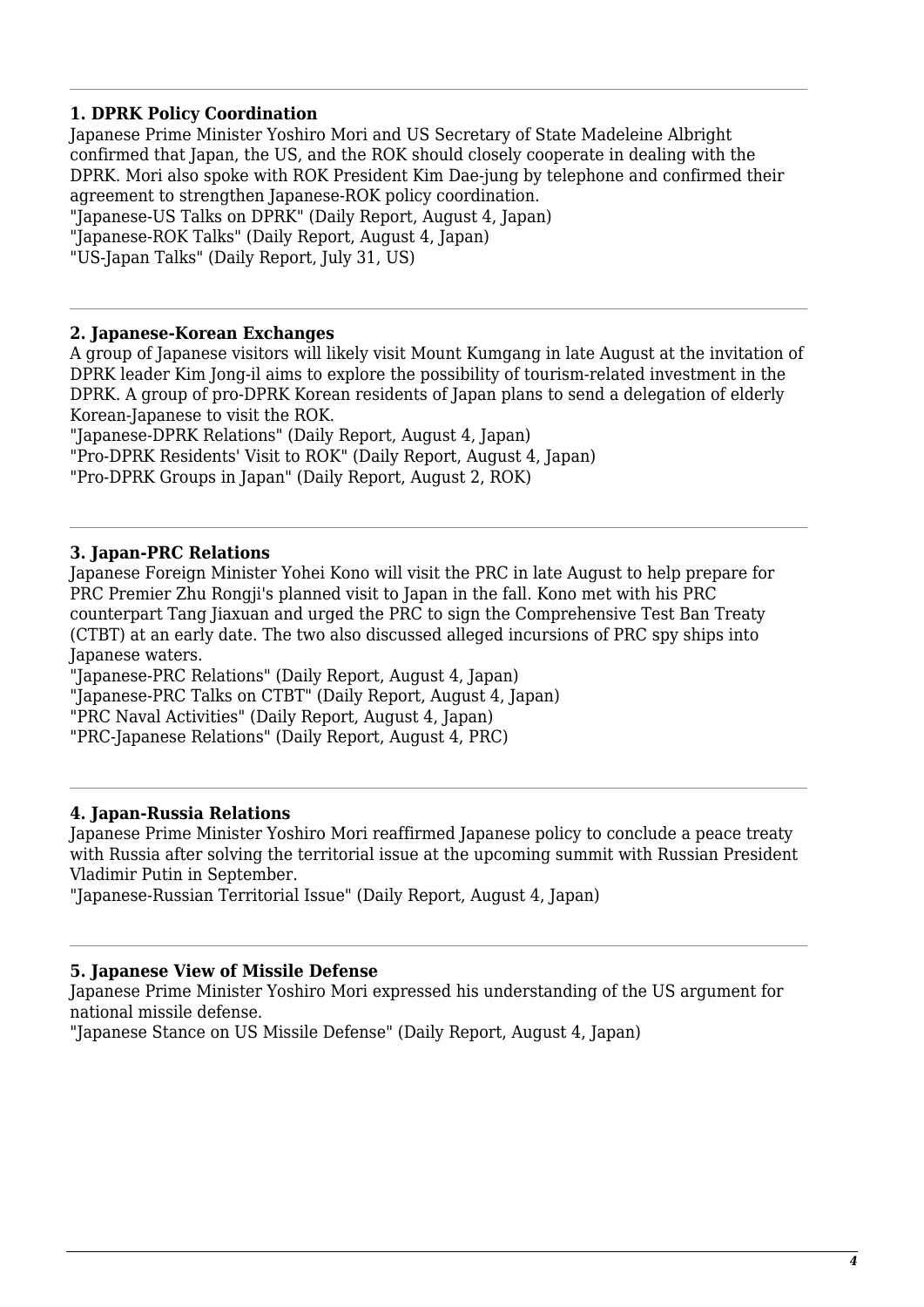#### **6. Japanese Nuclear Policy**

Newly declassified US official documents show that then Defense Agency Director General Yasuhiro Nakasone made a statement during his visit to the US in September, 1970, supporting US carriage of nuclear weapons into Japanese territory during times of contingencies.

"US Nuclear Carriage into Japan" (Daily Report, August 4, Japan)

#### **7. Japanese Security Policy**

Arms Control Today carried an essay by Michael J. Green and Katsuhisa Furukawa in which they argue that Japan seeks to play a larger international role in political and security affairs. "Japanese Security Policy" (NPP Flash, V.2 #26)

"Why Tokyo Will Be A Larger Player In Asia" (Special Report, July 31)

#### **Russia**

#### **1. Russian Security Policy**

Recent conflict within the Russian military between conventional forces and the strategic nuclear forces highlight conflict over the future direction of Russian security policy. Russian President Vladimir Putin may wish to replace his defense minister with a civilian closer to him.

"Russian Security Policy" (NPP Flash, V.2 #26)

#### **2. Russian Nuclear Arsenal**

The Center for Policy Studies in Russia argued that reform of Russia's strategic nuclear forces should be based only on comprehensive analysis of the current role of nuclear weapons, on trends, on specific and potential security threats, and on the ability to employ nuclear weapons to solve the national security problems. This report should be considered within the context of the ongoing conflict inside the Russian military. "Russian Nuclear Forces" (NPP Flash, V.2 #26)

#### **South Asia**

#### **1. Pakistani Admission to ARF**

Pakistan was denied membership in the ASEAN Regional Forum (ARF) because there was no consensus on the proposal. A senior official in the Indian Foreign Office said that India is not in favor of Pakistan joining ARF.

"ASEAN Regional Forum" (SANDNet Weekly Update, V.1 #29: Aug 3)